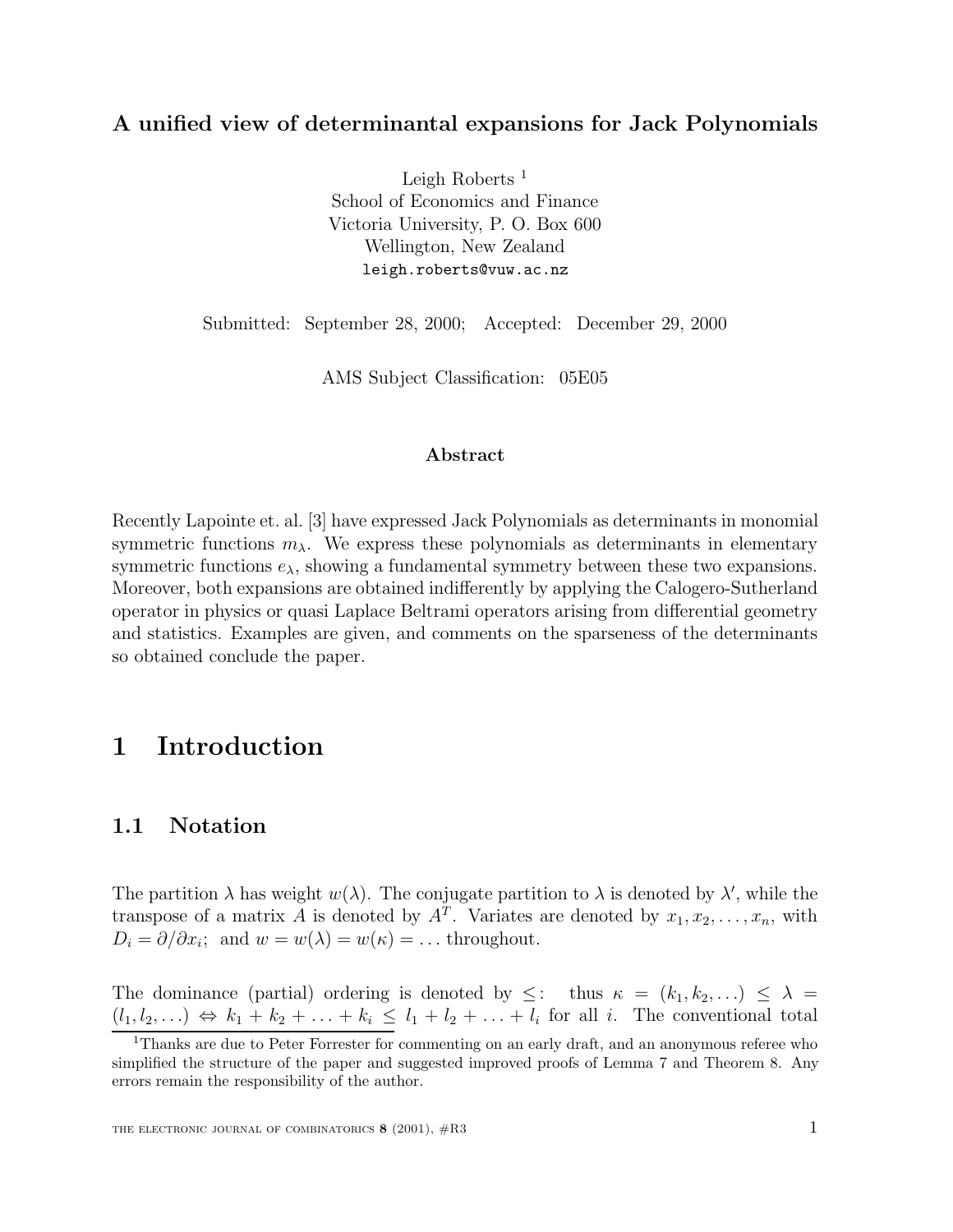ordering of partitions, viz. the reverse lexicographic ordering (RLO), is denoted by  $\leq$ : hence  $(4) \geq {R \choose 3, 1}$ .

The  $m<sub>\lambda</sub>$  functions are stacked into a column vector M in RLO, so that the ordering of the indices of the vector elements from the top is  $(w)$ ,  $(w - 1, 1)$ ,  $(w - 2, 2)$ ,  $(w - 2, 1, 1)$ ,... There is an analogous stacking of the  $e_{\lambda}$  functions into a column vector E.

## **1.2 Overview**

In [3] the Calogero-Sutherland operator is given by Lapointe et. al. as:

$$
\mathcal{H}^{(\alpha)} = \mathcal{H} = \frac{\alpha}{2} \sum_{i=1}^{n} (x_i D_i)^2 + \frac{1}{2} \sum_{\substack{i,j=1 \\ i < j}}^{n} \left( \frac{x_i + x_j}{x_i - x_j} \right) (x_i D_i - x_j D_j) \,. \tag{1}
$$

Following Stanley [6, p. 84], we define the operator:

$$
\mathcal{L}^{(\alpha)} = \mathcal{L} = \frac{\alpha}{2} \sum_{i=1}^{n} x_i^2 D_i^2 + \sum_{\substack{i,j=1 \ i \neq j}}^{n} \frac{x_i^2}{x_i - x_j} D_i
$$
 (2)

which we shall call the quasi Laplace Beltrami operator. The operators will be denoted by H and L except in §3 where the more precise notation  $\mathcal{H}^{(\alpha)}$  and  $\mathcal{L}^{(\alpha)}$  is called for.

When  $\alpha = 2$ , the operator  $\mathcal L$  is the Laplace Beltrami operator of differential geometry for  $GL(n, R)$  acting on cosets of the orthogonal group  $O(n)$  (see i.a. [1, p. 386], [2]). For  $\alpha = 1$  the Jack Polynomials correspond to the Schur functions, while in the case  $\alpha = 1/2$ they provide zonal polynomials for the skew-field of the quaternions ([4, pp. 440, 446]).

A comparison of (1) and (2) soon reveals the first half of the relation

$$
\mathcal{H} - \mathcal{L} = \frac{\alpha - n + 1}{2} \sum_{i} x_i D_i = \frac{w}{2} (\alpha - n + 1).
$$
 (3)

For symmetric homogeneous polynomials, the operator  $\sum_i x_i D_i$  amounts to multiplication by w, as is most easily seen by using as basis the power symmetric functions  $p_{\lambda}$  (for the definition of which see e.g. [6, p. 77], [4, p. 23]). For the purposes of this paper, then,  $\mathcal{H}$ and  $\mathcal L$  differ by a constant, given in the second half of (3).

This paper encompasses the basic relations (4), (5), (6) and (7).

$$
\mathcal{H} J_{\lambda} = d_{\lambda} J_{\lambda} \qquad \mathcal{L} J_{\lambda} = c_{\lambda} J_{\lambda} . \qquad (4)
$$

THE ELECTRONIC JOURNAL OF COMBINATORICS **8** (2001),  $\#R3$  2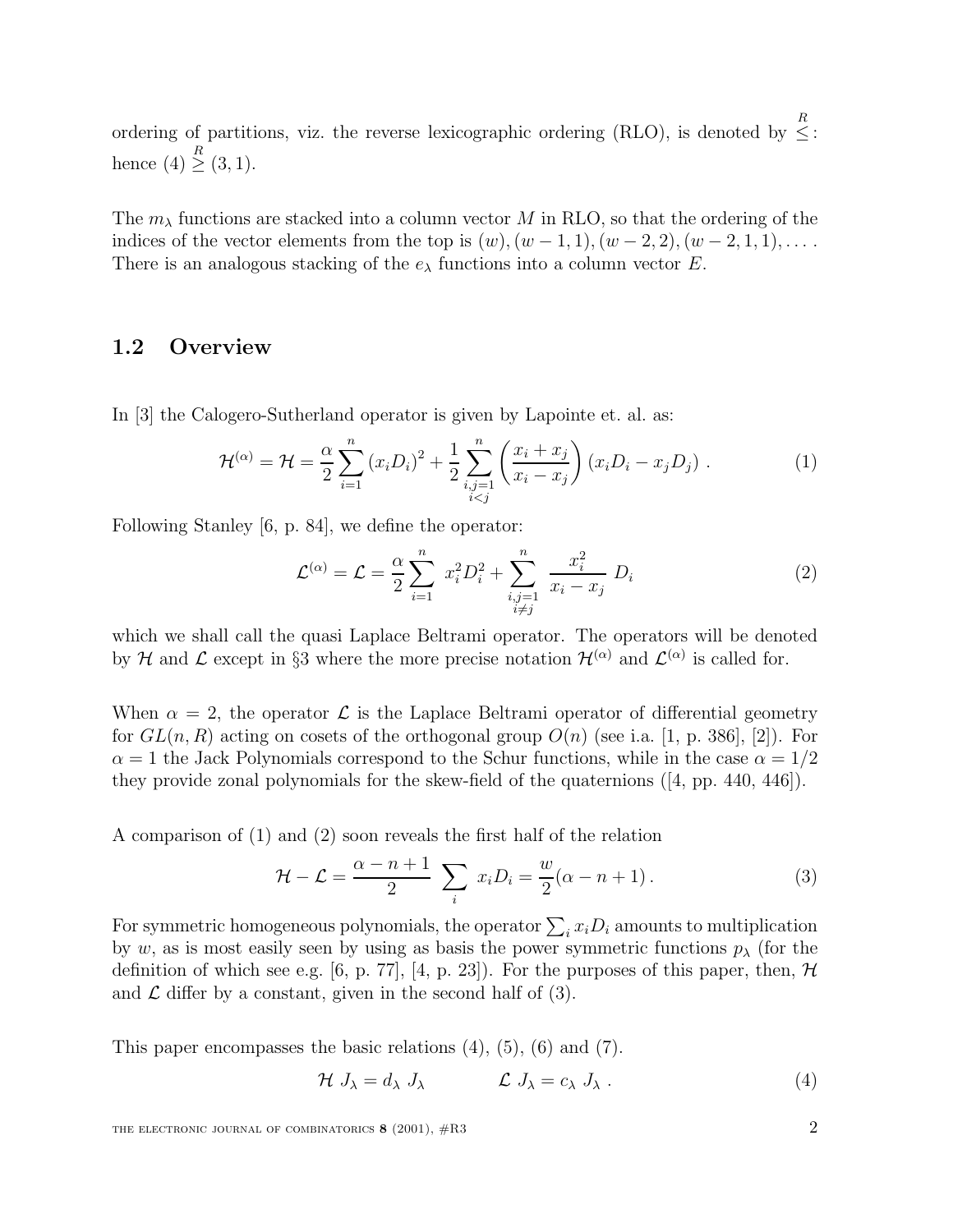The equations in (4) are to be found in [3] and  $[6, p. 77]$  respectively, with eigenvalues given explicitly in (8) and (9).

The relation  $\mathcal{L}M = \Omega^{lm}M$  breaks down into:

$$
\mathcal{L} \ m_{\lambda} = c_{\lambda} \ m_{\lambda} + \sum_{\lambda > \kappa} \left( \Omega_u^m \right)_{\lambda \kappa} \ m_{\kappa} \,. \tag{5}
$$

Lapointe et. al. [3] work out  $\mathcal{H}m_{\lambda}$ , and find an equation of the form of (5) except that  $c_{\lambda}$ is replaced by  $d_{\lambda}$ . From [3] we know that  $\Omega_u^m$  is upper triangular with zero diagonal, and in addition does not depend on  $\alpha$ .

In similar vein  $\mathcal{L} E = \Omega^{le} E$  decomposes into:

$$
\mathcal{L} e_{\lambda} = c_{\lambda'} e_{\lambda} + \sum_{\kappa > \lambda} (\Omega_l^e)_{\lambda \kappa} e_{\kappa}.
$$
 (6)

Again, for the application of H to  $e_{\lambda}$ , the only alteration to the right side of (6) would be a change of  $c_{\lambda'}$  to  $d_{\lambda'}$ . One of the main aims of this paper is to deduce the form of  $\Omega_l^e$ from that of  $\Omega_u^m$ , which is given in the next equation.

$$
\Omega_l^{e\ T} = -\alpha \ \Omega_u^m \,,\tag{7}
$$

thereby justifying the suffix l, since  $\Omega_l^e$  is lower triangular.

From  $(4)$ ,  $J_{\lambda}$  is an eigenfunction of both operators, and the cited papers providing the form of the operators in (1) and (2) also provide the corresponding eigenvalues:

$$
c_{\lambda} = \left(n - \frac{\alpha}{2}\right)w - \sum j l_j + \frac{\alpha}{2} \sum l_j^2 \tag{8}
$$

$$
d_{\lambda} = c_{\lambda} - \frac{w}{2} (n - \alpha - 1) \tag{9}
$$

The difference between the eigenvalues naturally mirrors that between the operators in (3), and depends on  $\lambda$  only through its weight.

The determinantal expression for  $J_\rho$  in terms of the  $m_\lambda$  functions is given in [3]. Related work was done in [5] with both basis functions for the special case of zonal polynomials  $(\alpha = 2)$ , although results were not expressed as determinants.

In §2 the expansions of  $J_\rho$  as determinants in  $e_\lambda$  and  $m_\lambda$  functions are given. The basic symmetry between these expansions is exhibited in §3, in which (7) is proved. The remaining technical work in the paper is the proof that the coefficient of  $e_{\lambda}$  in (6) is indeed  $c_{\lambda}$ , which is undertaken in Theorem 8. An extended example in §5 and final comments conclude the paper.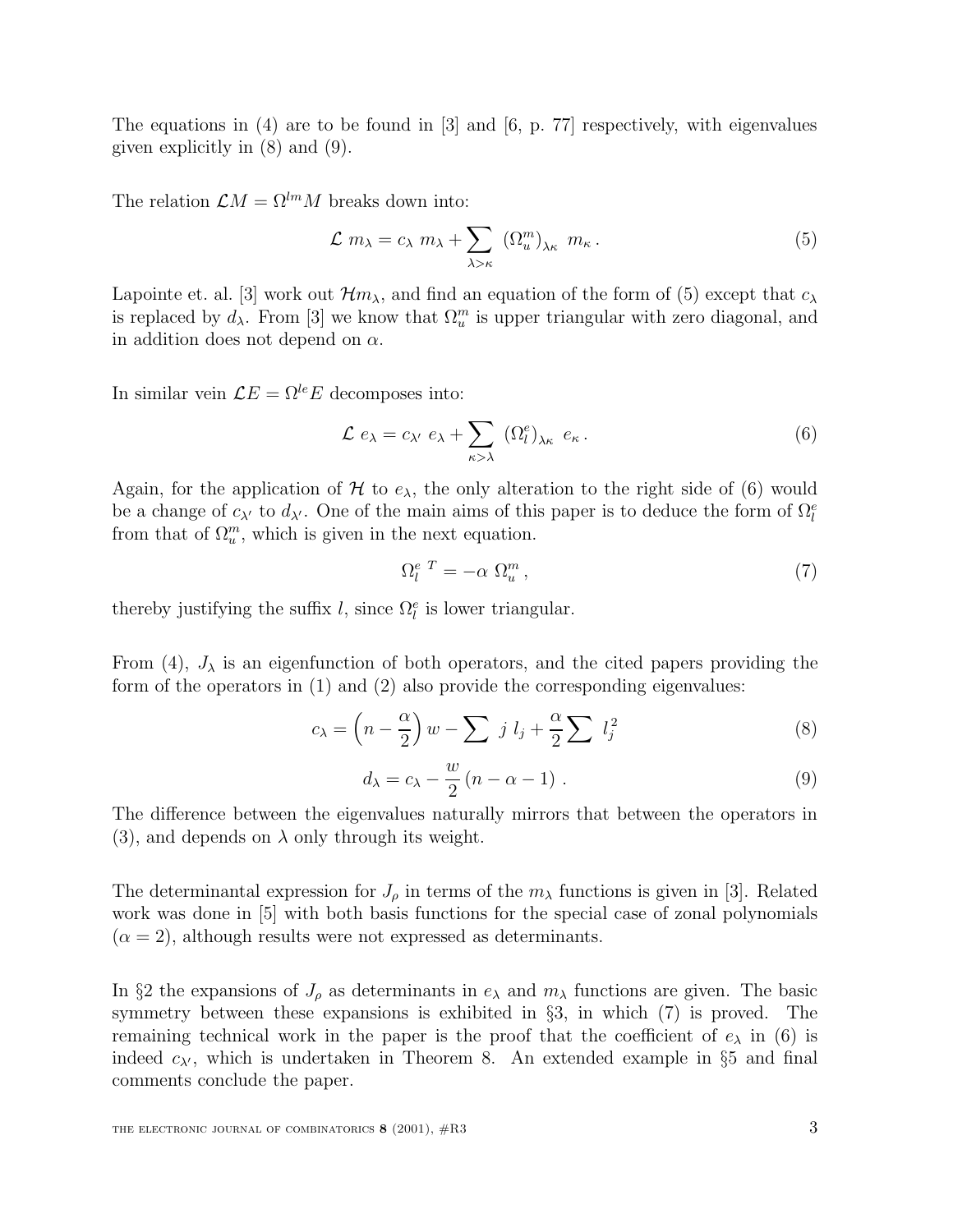## **2** Determinantal forms in  $e_{\lambda}$  and  $m_{\lambda}$  functions

**Lemma 1**

Let

$$
J_{\rho} = \sum_{\kappa} j_{\rho\kappa}^{m} m_{\kappa} = \sum_{\kappa} j_{\rho\kappa}^{e} e_{\kappa}.
$$

Then  $j_{\rho\kappa}^m = 0$  unless  $\rho \ge \kappa$ ; and  $j_{\rho\kappa}^e = 0$  unless  $\kappa \ge \rho'$ . Moreover  $j_{\rho\rho}^m \ne 0$  and  $j_{\rho\rho'}^e \ne 0$ .

#### **Proof 1**

The statements for the  $m_{\lambda}$  functions are well-known (e.g. [4, pp. 326, 379], [6, p. 77]). The conclusions for the  $e_{\lambda}$  functions then follow directly by noting (from [7, p. 43] or [4, p. 20, i.a.) that, for suitable constants  $v_{\kappa\sigma}$ :

$$
m_{\kappa} = e_{\kappa} + \sum_{\sigma > \kappa'} v_{\kappa\sigma} \; e_{\sigma} \, .
$$

The proof of Lemma 2 is straightforward (e.g. [5, §4.4]).

#### **Lemma 2**

If  $\kappa > \lambda$ , then there is a chain  $\kappa = \kappa_0 > \kappa_1 > \kappa_2 ... > \kappa_t = \lambda$ , such that adjacent partitions differ only in 2 elements, and these elements differ by unity. That is, for each  $q,$ 

 $\kappa_q = (k_1, \ldots, k_i, \ldots, k_j, \ldots)$  and  $\kappa_{q+1} = (k_1, \ldots, k_i - 1, \ldots, k_j + 1, \ldots)$ 

where the entries other than the ith and jth are unaltered.

#### **Theorem 3**

Let  $w(\kappa) = w(\lambda)$ . Then

$$
\kappa > \lambda \Rightarrow c_{\kappa} > c_{\lambda} \Leftrightarrow d_{\kappa} > d_{\lambda}.
$$

#### **Proof 3**

With notation as in Lemma 2, it is easy to show from (8) that  $c_{\kappa_q} > c_{\kappa_{q+1}}$ , after which a glance at (9) completes the proof.

The following development uses the  $\mathcal L$  operator and the eigenvalue  $c_{\lambda}$ . There would be no difference to Theorem 4 if one were instead to use  $\mathcal{H}$  and  $d_{\lambda}$  in this treatment. The diagonal elements in the resulting determinants are  $c_{\rho} - c_{\lambda}$ , which  $\equiv d_{\rho} - d_{\lambda}$  from (9), while off diagonal elements would be unaltered.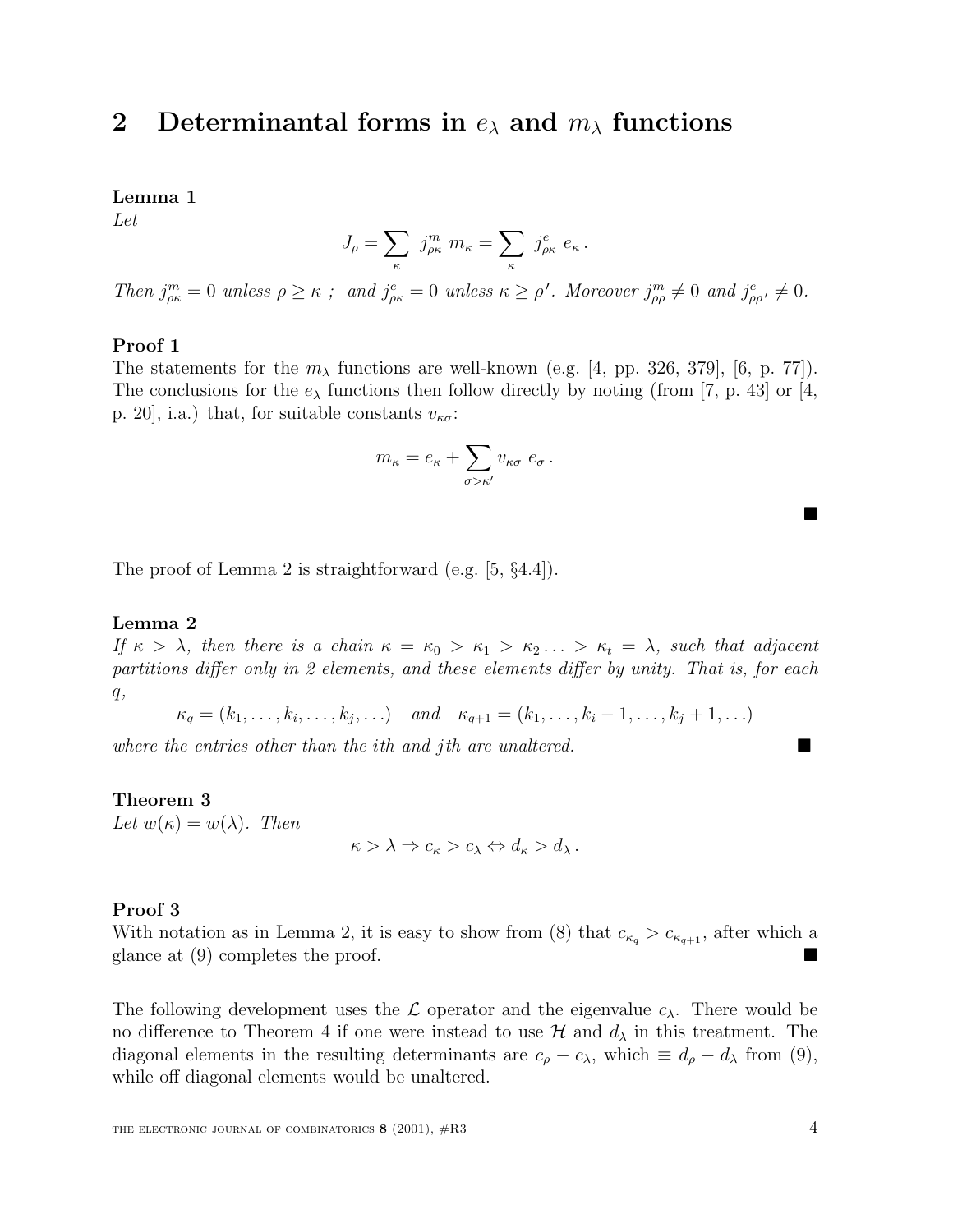Only the expansion in  $e_{\lambda}$  functions is derived. The analogous expansion in  $m_{\lambda}$  functions duplicates the result derived in [3], and both expansions are listed in Theorem 4.

Let  $J_{\rho} = \sum_{\kappa} j_{\rho\kappa}^e e_{\kappa} = j^T E$  in an obvious notation. Then

$$
\mathcal{L} J_{\rho} = \mathcal{L} j^T E = j^T \mathcal{L} E = j^T \Omega^{le} E.
$$

But from (4) one has

$$
\mathcal{L} J_{\rho} = c_{\rho} J_{\rho} = c_{\rho} j^{T} E
$$

from which

$$
j^T \left( \Omega^{le} - c_{\rho} I \right) E = 0 \,,
$$

where I denotes the identity matrix. The  $e_{\lambda}$  functions are functionally independent, so that

$$
j^T \left( \Omega^{le} - c_\rho I \right) = 0 \tag{10}
$$

Now, from Lemma 1,  $j_{\rho\kappa}^e = 0$  unless  $\kappa \ge \rho'$ . In the matrix  $\Omega^{le} - c_{\rho} I$ , we therefore omit all rows and columns indexed by partitions  $\sigma$  such that

$$
\rho' \stackrel{R}{>} \sigma \; ; \qquad \text{or} \qquad \sigma \stackrel{R}{>} \rho' \quad \text{and} \quad \sigma \not > \rho'.
$$

The matrix resulting from these deletions is  $\Omega_{\rho,0}^e$ . It is lower triangular, with zero in the last diagonal element, but no further zeroes along the diagonal, by virtue of Theorem 3. The vector of coefficients  $j$  is likewise reduced, albeit without change of notation; consistent with this, the vector  $E$  is truncated, also without changing notation.

In fact the last column of  $\Omega_{\rho,0}^e$  is zero. One can utilise the final diagonal element to normalise  $J_{\lambda}$ , or one can insert E into that vacuous final column. Setting z to be a column vector of zeroes save for unity in the final position, we have respectively:

$$
j^T \Omega_{\rho,2}^e = j^T \left( \Omega_{\rho,0}^e + (0|z) \right) = (0,0,0,\ldots,0,N) = N z^T
$$

where  $j_{\rho\rho'}^e = N$  and the 0 in  $(0|z)$  is a zero matrix of the appropriate order; and

$$
j^{T} \Omega_{\rho,1}^{e} = j^{T} \left( \Omega_{\rho,0}^{e} + (0|E) \right) = J_{\rho} z^{T}.
$$

With a non-zero final diagonal element, the matrices  $\Omega_{\rho,1}^e$  and  $\Omega_{\rho,2}^e$  are non-singular from Theorem 3, and

$$
j^T = N z^T (\Omega_{\rho,2}^e)^{-1} = J_\rho z^T (\Omega_{\rho,1}^e)^{-1}.
$$

The two inverse matrices have proportional final rows, since the cofactors are identical. Therefore

$$
J_{\rho} = \frac{N}{\det(\Omega^e_{\rho,2})} \, \det(\Omega^e_{\rho,1}) \ .
$$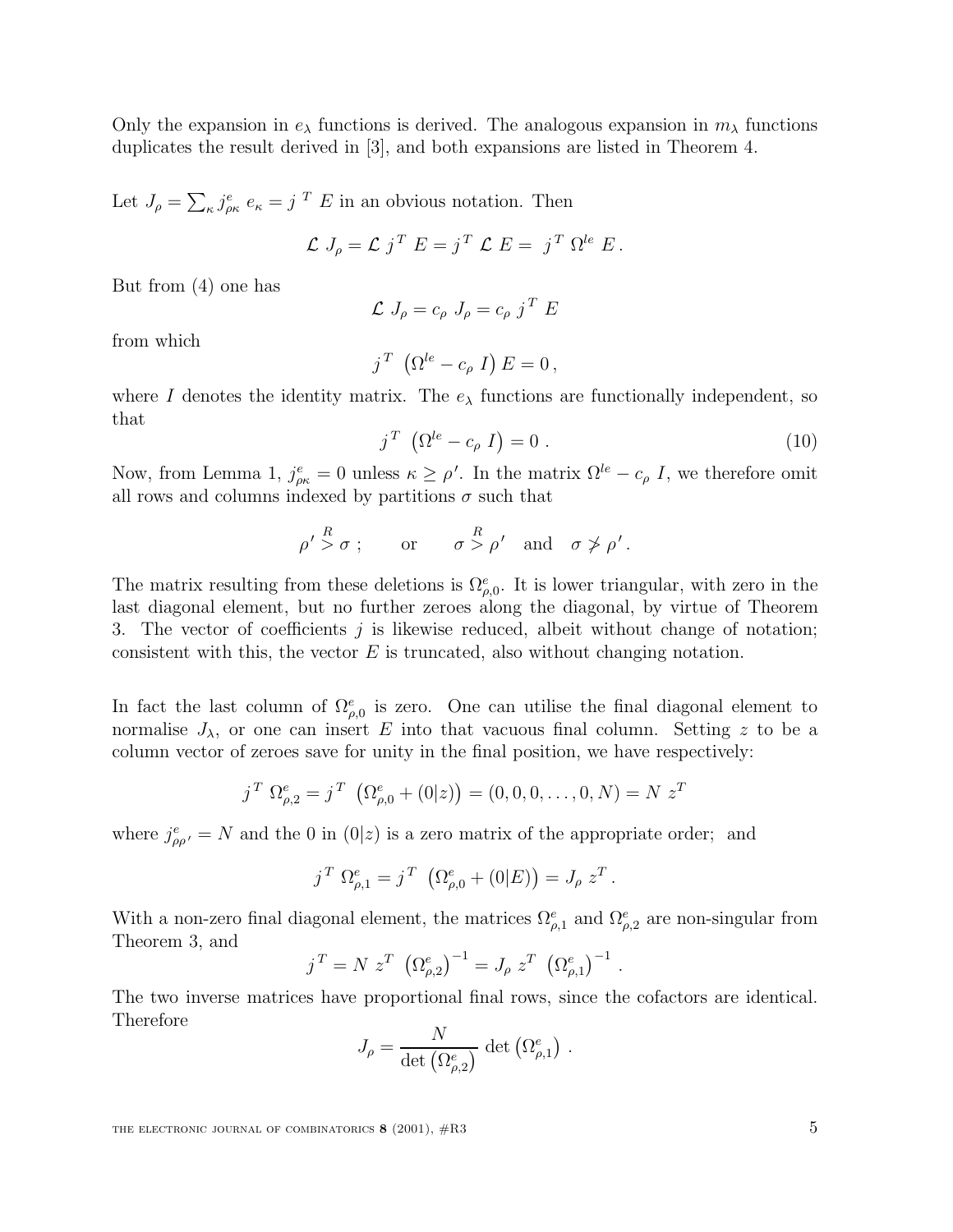A similar development in  $m<sub>\lambda</sub>$  functions serves to corroborate the results in [3]. Combining the two results yields the following theorem, and examples of the expansions are provided in §5.

#### **Theorem 4**

Using the above notation we have

$$
J_{\rho} = \frac{j_{\rho\rho}^e}{\det(\Omega_{\rho,2}^e)} \det(\Omega_{\rho,1}^e) = \frac{j_{\rho\rho}^m}{\det(\Omega_{\rho,2}^m)} \det(\Omega_{\rho,1}^m) , \qquad (11)
$$

in which the definitions of  $\Omega_{\rho,1}^m$  and  $\Omega_{\rho,2}^m$  are analogous to those of  $\Omega_{\rho,1}^e$  and  $\Omega_{\rho,2}^e$ .

# **3 Symmetry between the operator matrices for** mλ **and** eλ **functions**

A referee's suggestion to use Macdonald's  $\omega_{\alpha}$  operator in the proof of Lemma 7 shortened the paper considerably.

#### **Theorem 5**

Define operator matrices  $\Omega$  as follows:

$$
\mathcal{L}^{(\alpha)} M = \Omega^{lm}(\alpha) M \qquad \qquad \mathcal{L}^{(\alpha)} E = \Omega^{le}(\alpha) E \qquad (12)
$$

and break them up into diagonal and off-diagonal portions

$$
\Omega^{lm}(\alpha) = D^{lm}(\alpha) + \Omega_u^m(\alpha) \qquad \Omega^{le}(\alpha) = D^{le}(\alpha) + \Omega_l^e(\alpha) ,
$$

where D matrices are diagonal; and  $\Omega_l^e(\alpha)$  and  $\Omega_u^m(\alpha)$  have zero diagonals.

Then  $\Omega_u^m$  is upper triangular, and does not depend on  $\alpha$ . Moreover

$$
\Omega_l^e(\alpha) = -\alpha \ \Omega_u^{m \ T} \,. \tag{13}
$$

#### **Proof 5**

As already discussed just after equation (5), the matrix  $\Omega^{hm}$  is known from [3]. Given that discussion, the proof is immediate from Lemma 7, noting that the terms involving the identity matrix in (16) and (17) naturally have no impact off the diagonal.

#### **Lemma 6**

$$
-\alpha \mathcal{L}^{(1/\alpha)} = \omega_{\alpha} \mathcal{L}^{(\alpha)} \omega_{1/\alpha} - (1+\alpha)k_1 \tag{14}
$$

THE ELECTRONIC JOURNAL OF COMBINATORICS **8** (2001),  $#R3$  6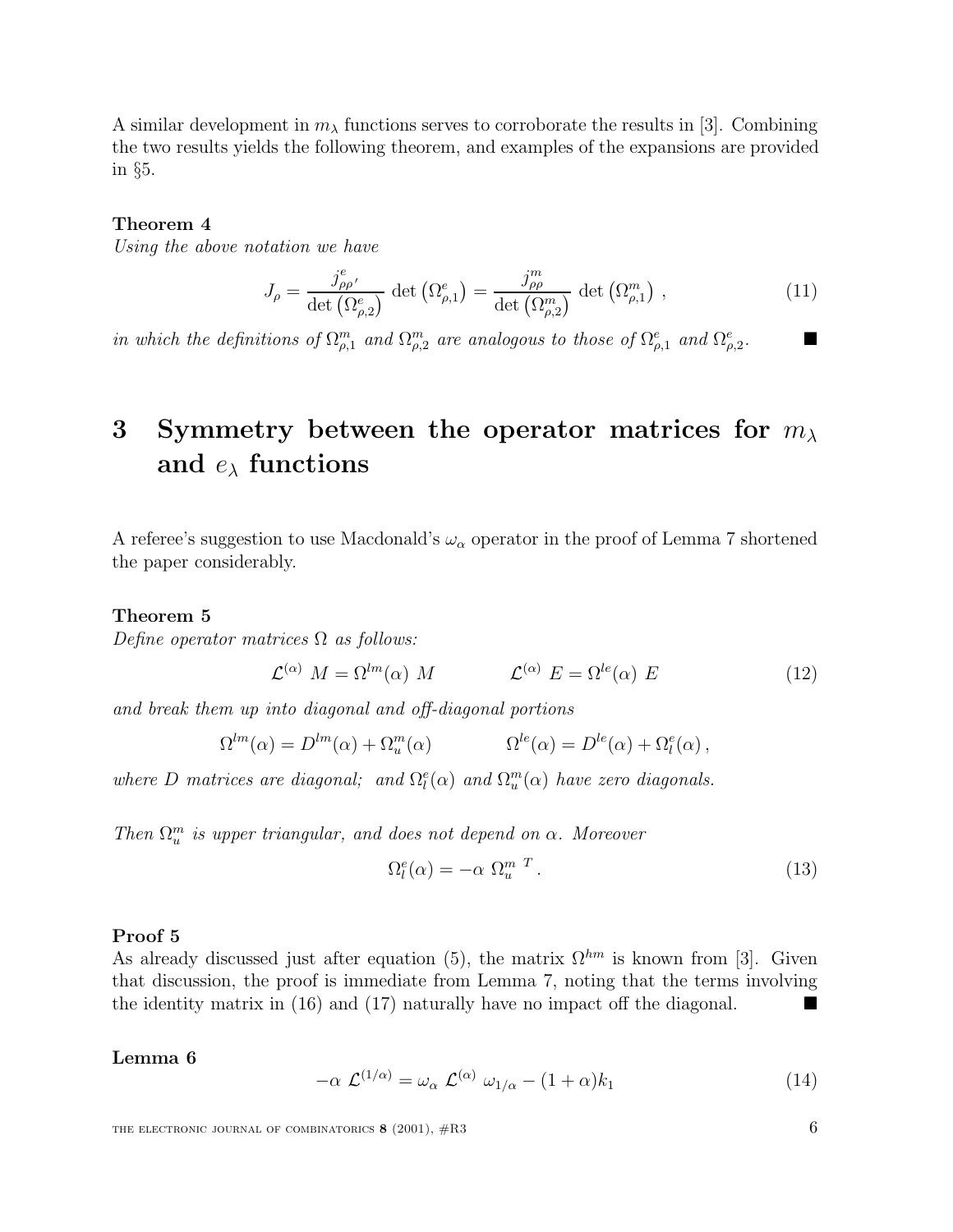and

$$
-\alpha \mathcal{H}^{(1/\alpha)} = \omega_{\alpha} \mathcal{H}^{(\alpha)} \omega_{1/\alpha} - (1+\alpha)(k_1 + k_2)
$$
 (15)

where  $k_1 = w(n-1)$  and  $k_2 = w(\alpha - n + 1)/2$ . The operator  $\omega_\alpha$  is defined in (19).

#### **Proof 6**

In [4, p. 320] Macdonald defines an operator  $\square^{\alpha}$ , which he calls the Laplace Beltrami operator, as

$$
\Box^{\alpha} = \mathcal{L}^{(\alpha)} - w(n-1) = \mathcal{L}^{(\alpha)} - k_1.
$$

From [4, p 330, Ex. 3] one has

$$
\omega_{\alpha} \Box^{\alpha} + \alpha \Box^{1/\alpha} \omega_{\alpha} = 0,
$$

or equivalently

$$
-\alpha \Box^{1/\alpha} = \omega_{\alpha} \Box^{\alpha} \omega_{1/\alpha}.
$$

Now the left side of (14) becomes

$$
-\alpha \mathcal{L}^{(1/\alpha)} = -\alpha \left( \Box^{1/\alpha} + k_1 \right) = \omega_\alpha \Box^\alpha \omega_{1/\alpha} - k_1 \alpha = \omega_\alpha \mathcal{L}^{(\alpha)} \omega_{1/\alpha} - k_1 (1+\alpha),
$$

agreeing with the right side.

From (3) we have that  $\mathcal{H}-\mathcal{L}=k_2$ , so that  $\square^{\alpha}-\mathcal{H}=-k_1-k_2$ , and the second result (15) is proved similarly.

#### **Lemma 7**

$$
\Omega^{le}(\alpha) = -\alpha \Omega^{lm}(1/\alpha)^T - k_1(1+\alpha)I \tag{16}
$$

and

$$
\Omega^{he}(\alpha) = -\alpha \Omega^{hm} (1/\alpha)^T - (k_1 + k_2)(1+\alpha)I. \qquad (17)
$$

#### **Proof 7**

We take as given the inner product  $\langle .,.\rangle_{\alpha}$  used to define the Jack polynomials, with respect to which they are mutually orthogonal (see [6, p. 77], [4, Ch. VI, §§1, 10]). The treatment here and notation follow that in [4, p. 378].

With respect to  $\langle .,.\rangle_{\alpha}$ , the set of functions  ${g_{\mu}^{(\alpha)}}$  are defined as those which are dual to the  $m_\lambda$  functions. That is,

$$
\langle g_{\mu}^{(\alpha)}, m_{\lambda} \rangle_{\alpha} = \delta_{\mu\lambda} \,. \tag{18}
$$

The operator  $\omega_{\alpha}$  is defined as

$$
\omega_{\alpha} g_{\mu}^{(\alpha)} = e_{\mu} \,, \tag{19}
$$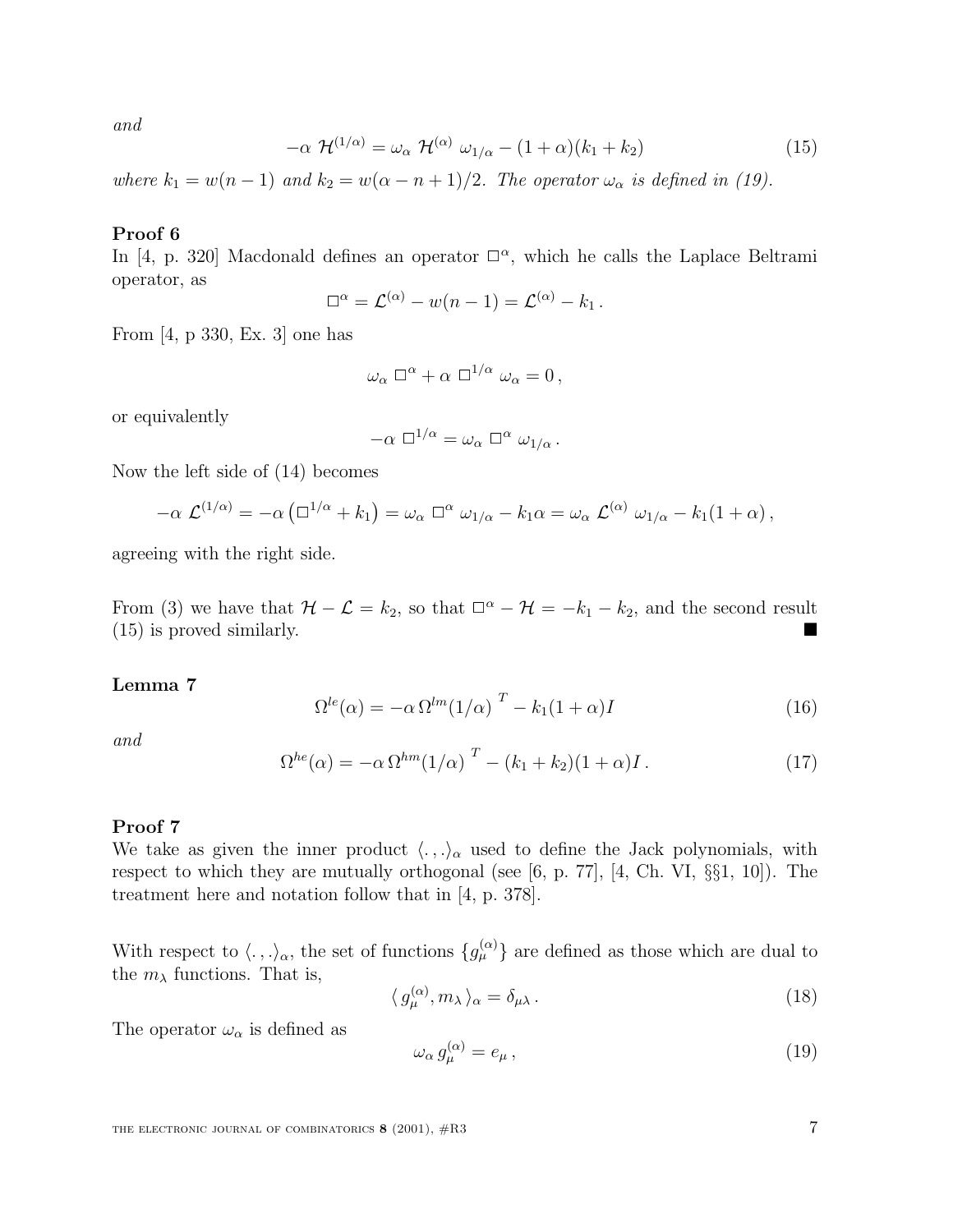and satisfies the following identity:

$$
\omega_{\alpha}\,\omega_{1/\alpha}=1\,. \tag{20}
$$

Having listed the properties of the operator  $\omega_{\alpha}$  we proceed to the proof itself. From (12) we may write

$$
\mathcal{L}^{(\alpha)} m_{\kappa} = \sum_{\rho} \left( \Omega^{lm}(\alpha) \right)_{\kappa \rho} m_{\rho} . \tag{21}
$$

The fact that the  $\mathcal{L}^{(\alpha)}$  operator is self adjoint with respect to the inner product  $\langle .,.\rangle_{\alpha}$ (see e.g. [8, p. 112]) allows us to write

$$
\langle \mathcal{L}^{(\alpha)} g_{\lambda}^{(\alpha)}, m_{\kappa} \rangle_{\alpha} = \langle g_{\lambda}^{(\alpha)}, \mathcal{L}^{(\alpha)} m_{\kappa} \rangle_{\alpha} = (\Omega^{lm}(\alpha))_{\kappa\lambda}, \qquad (22)
$$

from which the following is immediate:

$$
\mathcal{L}^{(\alpha)} g_{\lambda}^{(\alpha)} = \sum_{\kappa} \left( \Omega^{lm}(\alpha) \right)_{\kappa \lambda} g_{\kappa}^{(\alpha)} . \tag{23}
$$

The relation (19) and Lemma 6 imply

$$
-\alpha \mathcal{L}^{(1/\alpha)} e_{\lambda} = \omega_{\alpha} \mathcal{L}^{(\alpha)} \omega_{1/\alpha} e_{\lambda} - k_1 (1+\alpha) e_{\lambda} = \omega_{\alpha} \mathcal{L}^{(\alpha)} g_{\lambda}^{(\alpha)} - k_1 (1+\alpha) e_{\lambda}.
$$
 (24)

From  $(23)$  and  $(19)$ , we have

$$
-\alpha \mathcal{L}^{(1/\alpha)} e_{\lambda} = \omega_{\alpha} \sum_{\kappa} \left( \Omega^{lm}(\alpha) \right)_{\kappa\lambda} g_{\kappa}^{(\alpha)} - k_1 (1 + \alpha) e_{\lambda}
$$

$$
= \sum_{\kappa} \left( \Omega^{lm}(\alpha) \right)_{\kappa\lambda} e_{\kappa} - k_1 (1 + \alpha) e_{\lambda} . \tag{25}
$$

Interchanging  $\alpha$  and  $1/\alpha$ , this expression is equivalent to

$$
\mathcal{L}^{(\alpha)} e_{\lambda} = -\alpha \sum_{\kappa} \left( \Omega^{lm}(1/\alpha) \right)_{\kappa \lambda} e_{\kappa} - k_1 (1+\alpha) e_{\lambda} \equiv \sum_{\kappa} \left( \Omega^{le}(\alpha) \right)_{\lambda \kappa} e_{\kappa}, \tag{26}
$$

whence  $(16)$  follows. The proof of  $(17)$  is similar.

# **4** The action of  $\mathcal L$  on the  $e_\lambda$  functions

The final technical point, as noted in §1.2, is to show that the coefficient of  $e_{\lambda}$  in (6) is indeed  $c_{\lambda'}$ .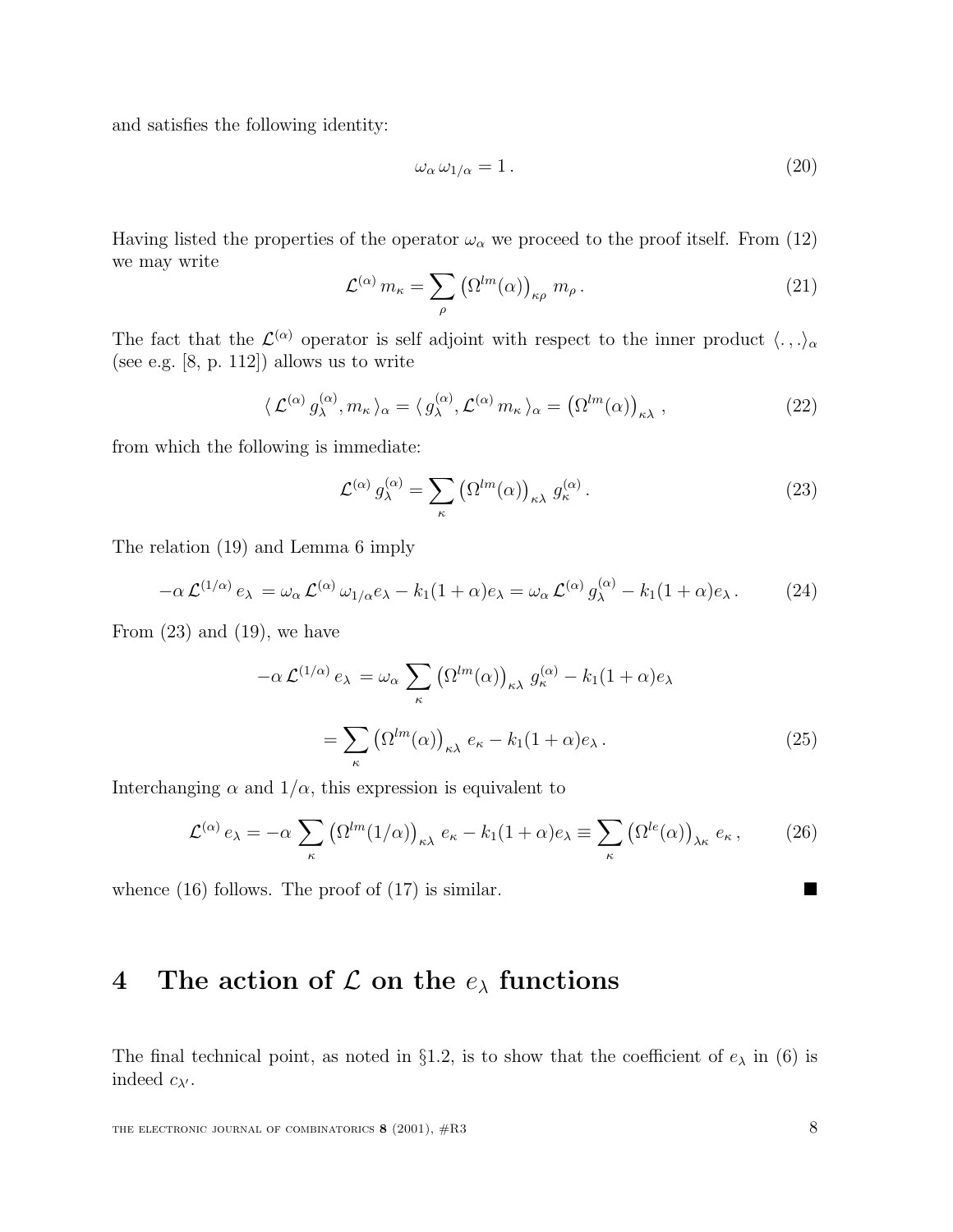### **Theorem 8**

$$
\mathcal{L} e_{\lambda} = c_{\lambda'} e_{\lambda} + \sum_{\kappa > \lambda} b_{\lambda \kappa} e_{\kappa}
$$

in which the coefficients  $b_{\lambda\kappa}$  are given in Theorem 5.

#### **Proof 8**

Let

$$
\mathcal{L} e_{\lambda} = f_{\lambda} e_{\lambda} + \sum_{\kappa > \lambda} b_{\lambda \kappa} e_{\kappa}.
$$

From Lemma 1 one has

$$
J_{\lambda} = j_{\lambda\lambda'}^e e_{\lambda'} + \sum_{\rho > \lambda'} j_{\lambda\rho}^e e_{\rho}.
$$

Then

$$
\mathcal{L} J_{\lambda} = j_{\lambda\lambda'}^{e} \mathcal{L} e_{\lambda'} + \sum_{\rho > \lambda'} j_{\lambda\rho}^{e} \mathcal{L} e_{\rho}
$$
  
=  $j_{\lambda\lambda'}^{e} \left( f_{\lambda'} e_{\lambda'} + \sum_{\rho > \lambda'} b_{\lambda'\rho} e_{\rho} \right) + \sum_{\rho > \lambda'} j_{\lambda\rho}^{e} \left( f_{\rho} e_{\rho} + \sum_{\sigma > \rho} b_{\rho\sigma} e_{\sigma} \right)$   
=  $j_{\lambda\lambda'}^{e} f_{\lambda'} e_{\lambda'} + \sum_{\kappa > \lambda'} q_{\lambda\kappa} e_{\kappa}.$ 

But from (4) and Lemma 1 we have

$$
\mathcal{L} J_{\lambda} = c_{\lambda} J_{\lambda} = c_{\lambda} \left( j_{\lambda \lambda'}^e e_{\lambda'} + \sum_{\rho > \lambda'} j_{\lambda \rho}^e e_{\rho} \right) .
$$

Recalling that  $j_{\lambda\lambda'}^e \neq 0$ , one sees that  $c_{\lambda'} = f_{\lambda}$ .

# **5 Extended example**

For partitions of weight 4:

$$
\Omega^{lm} = \begin{pmatrix} c_{(4)} & 4 & 4 \\ & c_{(3,1)} & 2 & 6 \\ & & c_{(2,2)} & 2 \\ & & & c_{(2,1,1)} & 12 \\ & & & & c_{(1,1,1,1)} \end{pmatrix}
$$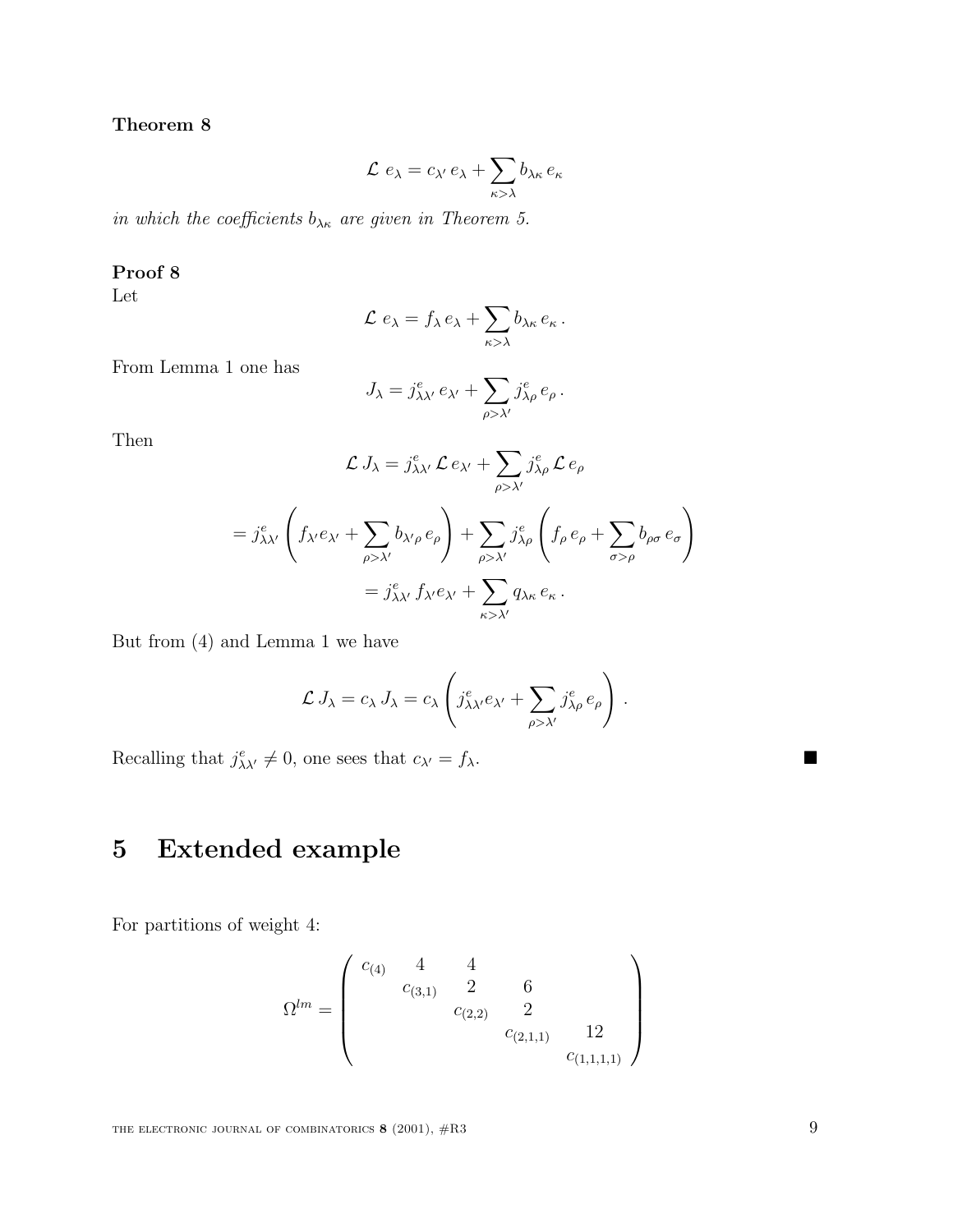$$
\Omega_{(4),0}^{m} = \begin{pmatrix}\n0 & 4 & 4 \\
c_{(3,1)} - c_{(4)} & 2 & 6 \\
c_{(2,2)} - c_{(4)} & 2 & \\
& c_{(2,1,1)} - c_{(4)} & 12 \\
& & & c_{(1,1,1,1)} - c_{(4)} \\
& & & m_{(3,1)} -1 - 3\alpha & 2 & 6 \\
& & m_{(2,2)} & -2 - 4\alpha & 2 & \\
& & m_{(2,1,1)} & & & -3 - 5\alpha & 12 \\
& & & m_{(1,1,1,1)} & & & -6 - 6\alpha\n\end{pmatrix}
$$

The above example conforms with the example given in [3].

$$
\Omega_{(2,2),0}^{m} = \begin{pmatrix} 0 & 2 & & & \\ & c_{(2,1,1)} - c_{(2,2)} & 12 & \\ & & c_{(1,1,1,1)} - c_{(2,2)} \end{pmatrix}
$$

$$
J_{(2,2)} = \begin{vmatrix} m_{(2,2)} & 2 & \\ m_{(2,1,1)} & -1 - \alpha & 12 \\ m_{(1,1,1,1)} & -4 - 2\alpha \end{vmatrix}
$$

Turning to the  $e_\lambda$  basis functions,

$$
\Omega^{le} = \begin{pmatrix}\nc_{(1,1,1,1)} & -4\alpha & c_{(2,1,1)} \\
-4\alpha & -2\alpha & c_{(2,2)} \\
-6\alpha & -2\alpha & c_{(3,1)} \\
-12\alpha & c_{(4)}\n\end{pmatrix}
$$
\n
$$
J_{(4)} = \begin{vmatrix}\n-6 - 6\alpha & e_{(4)} \\
-4\alpha & -3 - 5\alpha & e_{(3,1)} \\
-4\alpha & -2\alpha & -2 - 4\alpha & e_{(2,2)} \\
-6\alpha & -2\alpha & -1 - 3\alpha & e_{(2,1,1)} \\
-12\alpha & e_{(1,1,1,1)}\n\end{vmatrix}
$$
\n
$$
\Omega_{(3,1,0}^{e} = \begin{pmatrix}\nc_{(1,1,1,1)} - c_{(3,1)} & c_{(2,1,1)} - c_{(3,1)} \\
-4\alpha & c_{(2,1,1)} - c_{(3,1)} \\
-4\alpha & -2\alpha & c_{(2,2)} - c_{(3,1)} \\
-6\alpha & -2\alpha & e_{(3,1)} \\
-4\alpha & -2\alpha & -1 - \alpha & e_{(2,2)} \\
-6\alpha & -2\alpha & e_{(2,1,1)}\n\end{pmatrix}
$$